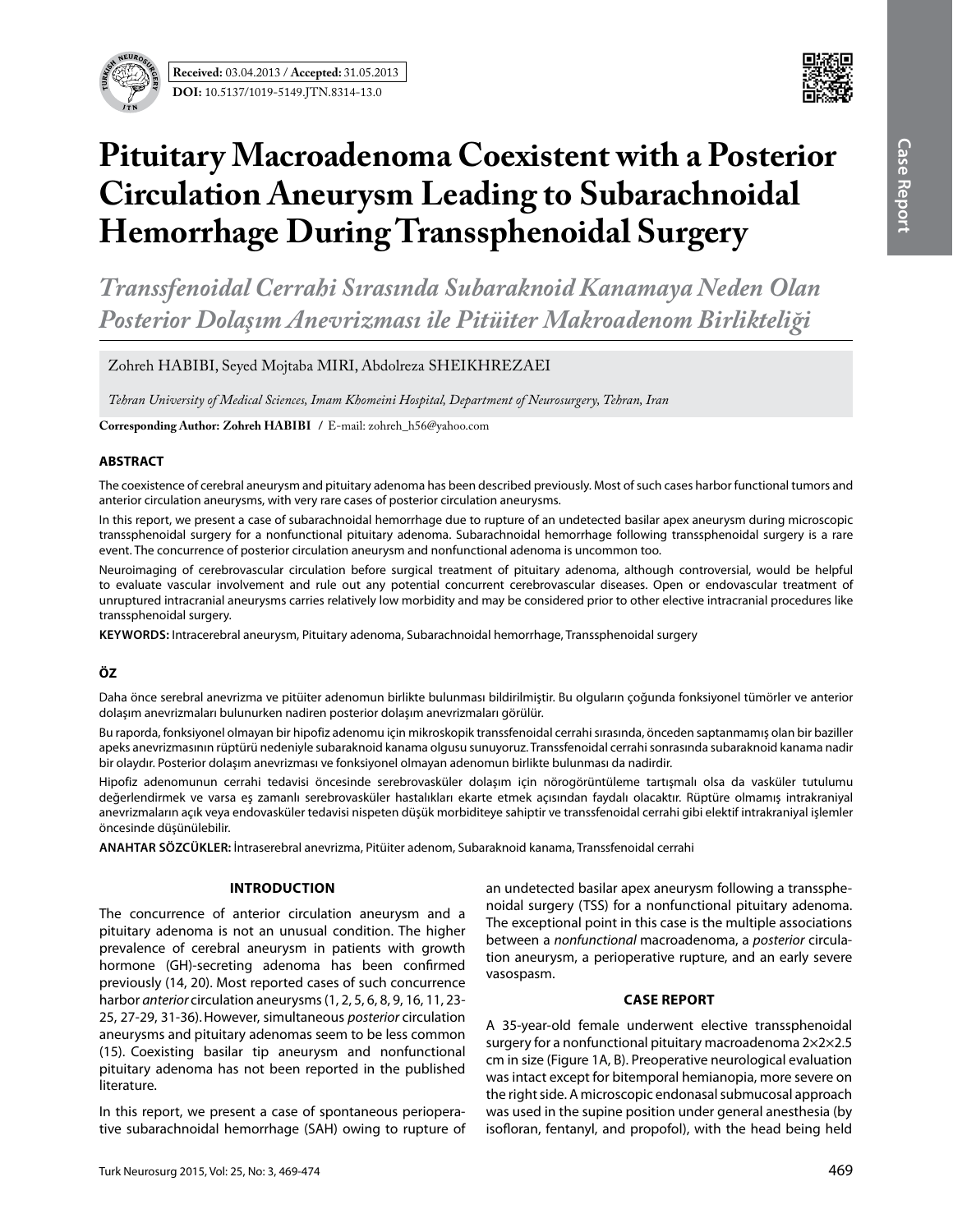in a horseshoe headrest. Near total resection accomplished with no intraoperative problems such as arachnoid tearing or massive hemorrhage. During the procedure, surgical instruments never went beyond the tumor boundaries and cerebrospinal fluid (CSF) never entered the field even after a Valsalva maneuver. No additional intraoperative maneuvers such as bilateral jugular vein compression, alternative positive end expiratory pressure, or instillation of air or lactated Ringer's solution into the lumbar subarachnoid space were used for tumor delivery. The whole anesthesia took around 2 hours, and no rises in the heart rate or blood pressure were detected during the procedure. However, the patient emerged from anesthesia with right hemiparesis, left side 3rd nerve palsy, and impaired consciousness with a postoperative GCS score of 8 (eye opening with painful stimuli, moaning, and motor withdrawal response). Immediate postoperative computed tomography (CT) revealed a massive bilateral subarachnoidal hemorrhage without evidence of intraparenchymal hematoma, tissue infarction, or edema (Figure 2A, B). Computed tomography angiogram demonstrated a small saccular aneurysm at the tip of basilar

artery. The left superior cerebellar artery (SCA) was not filled due to severe vasospasm (Figure 3A-C). Soon after, the patient developed hydrocephalus that was managed with external ventricular drainage. The consciousness and motor functions did not improve despite the comprehensive care. The fourth day brain CT showed infarction in the superior surface of the left cerebellar hemisphere and the cerebral peduncles, accompanied by massive brain edema. The patient developed pneumonia and acute renal failure necessitating hemodialysis on the 7<sup>th</sup> and 10<sup>th</sup> postoperative days respectively, and died from severe acidosis and hyperkalemia on the 13<sup>th</sup> day.

## **Discussion**

Transsphenoidal surgery is an established surgical procedure for the resection of pituitary lesions. The procedure is considered to be safe (4), with an overall mortality and major morbidity rate of less than 0.5% and 1.5% respectively, based on the results of the University of Virginia Cohort between 1972 and 2004 (12). Even so, potentially life-threatening complications may infrequently occur after TSS. Postoperative rhinorrhea and neurological deficits have been reported



**Figure 1:** T1-weighted **A)** coronal and **B)**  midsagittal magnetic resonance images reveal an enhancing pituitary adenoma.

**Figure 2A, B:** Postoperative computed tomography (CT) showing a massive bilateral subarachnoidal hemorrhage.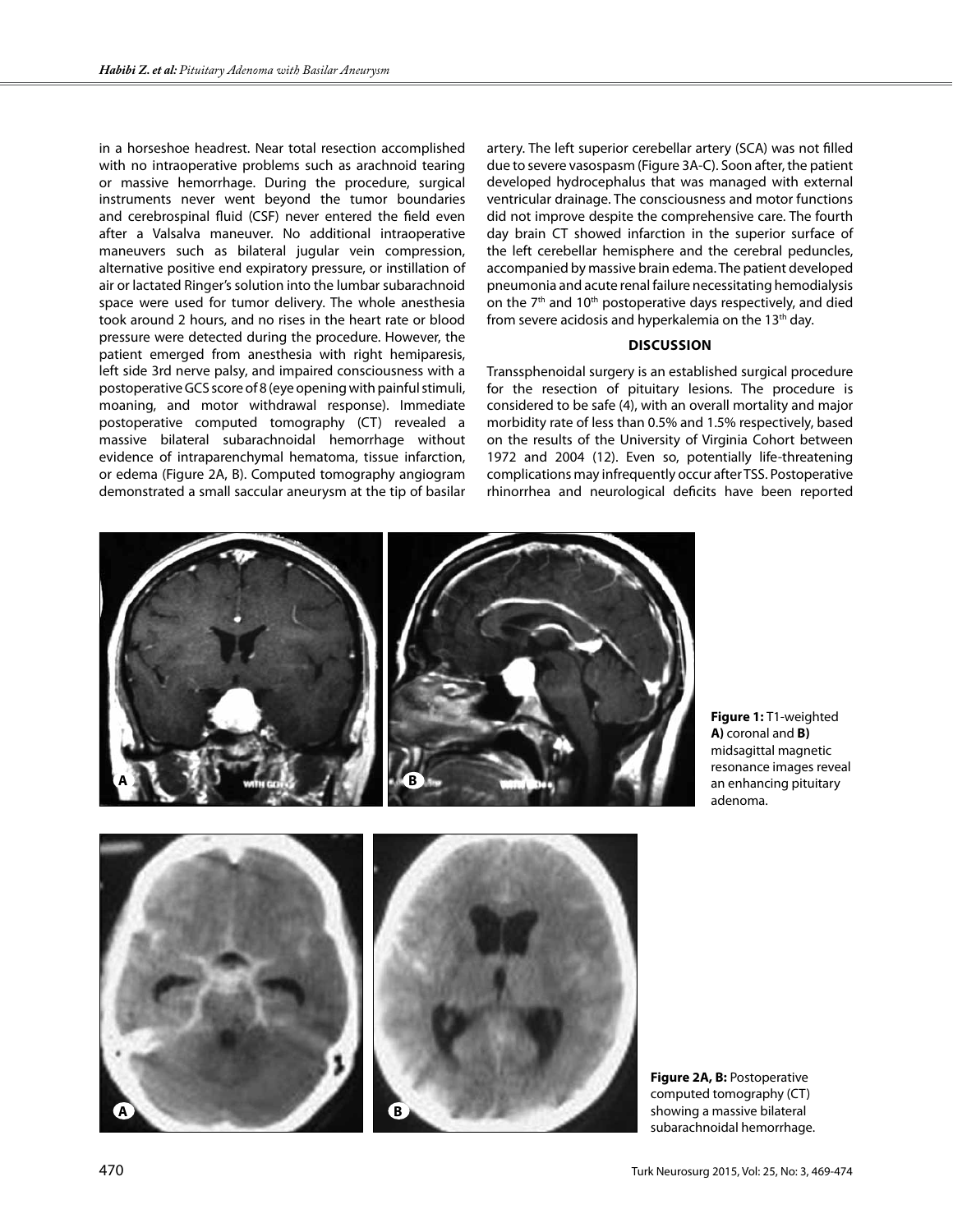as the most common complications in different series (17, 22). Tension pneumocephalus (26), intracavernous carotid artery pseudoaneurysm formation (4), and subarachnoidal hemorrhage (13) have also been reported.

### *Coexisting Cerebral Aneurysms and Pituitary Adenomas*

The coexistence of cerebral aneurysm and pituitary adenoma has been described and may be particularly frequent in acromegaly (34). An age-matched comparison of the prevalence of cerebral aneurysm showed a significant increase



**Figure 3:** Computed tomography angiogram demonstrating a saccular aneurysm at the left SCA-basilar artery junction **(A and B)**; with the left superior cerebellar artery being not filled due to vasospasm **(C).**

in patients with adenoma compared with the controls (18). Most such cases harbor an *anterior* circulation aneurysm (1, 2, 5, 6, 8, 9, 16, 11, 23-25, 27-29, 31-36). The incidence of anterior circulation aneurysms in pituitary adenomas is approximately 2.3%-3.6% and the earliest reports date back to 1959 (2, 18, 21). In the acromegaly group the incidence is even higher, with the rate of 4.3 % (20). According to previous observations, an intracranial aneurysm that co-exists with a sellar lesion is more frequently observed in the internal carotid artery (ICA) and anterior communicating artery because they supply the pituitary region (32). Even so, the concurrence of pituitary adenoma and posterior circulation aneurysms is much less common. A single case of pituitary adenoma associated with a giant aneurysm of vertebrobasilar junction has been described previously and was considered to be an independent coincidence in postmortem studies (15). In the largest MR angiography-based survey to verify the increased rate of intracranial aneurysms in acromegaly, no aneurysms belonged to the vertebrobasilar circulation were found (14). The presented case harbored a basilar apex aneurysm that was not previously reported in cases of coexisting adenomas and intracerebral aneurysms.

Some cases of incidental revealing of intracranial aneurysms associated with pituitary adenomas published in the English literature in the last three decades are summarized in Table I. We excluded the cases of coinciding pituitary adenoma and non-aneurysmal SAH, or simultaneous aneurysm and ischemic apoplexy of pituitary gland due to aberrant blood supply. Intrasellar ICA aneurysm can be misdiagnosed as a macroadenoma and even present with pituitary apoplexy (7, 29, 30), while pituitary apoplexy presenting with intracerebral hemorrhage may simulate an anterior circulation aneurysm rupture (3), but none of these conditions fulfill our criteria. It can be said that the number of reported cases has increased in recent years, probably due to improved neuroimaging techniques or the use of preoperative cerebrovascular evaluation in some centers.

## *The Etiology of Concurrence; Chance or Underlying Pathogenesis*

Several hypotheses have been proposed regarding the etiology of pituitary adenoma and aneurysm concurrence.

The hemodynamic changes seem to have the major role in creating these concurrent aneurysms (6).

Prolonged GH hypersecretion could play a potential role in the genesis of intracranial aneurysms in cases of secretory tumors (25). Excess growth hormone or insulin-like growth factor 1 affects the cerebral vascular wall, resulting in aneurysm formation (20). Acromegaly is accepted as a significant factor related to the prevalence of cerebral aneurysm particularly in male subjects, using multiple logistic regressions (20).

Direct mechanical contact has been mentioned as another etiological factor (9).

A retrospective review has speculated that such occurrences are merely due to chance and the risk is not greater than that among the general population (19).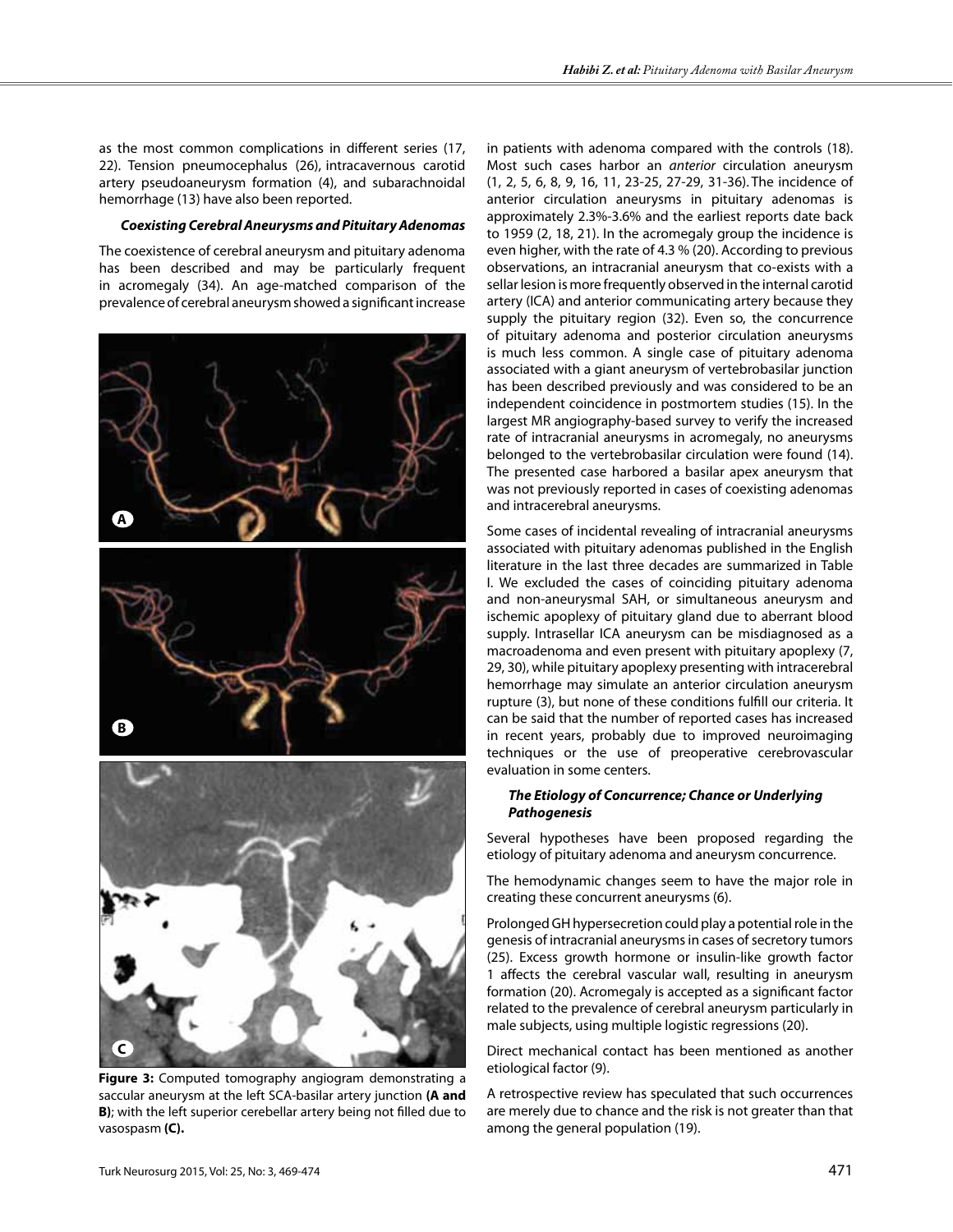| <b>Author</b>                  | Age | <b>Sex</b>  | <b>Aneurysm</b>                                       | Pituitary adenoma                | <b>Procedure</b>                                                             |
|--------------------------------|-----|-------------|-------------------------------------------------------|----------------------------------|------------------------------------------------------------------------------|
| Hori et al.,<br>1982 (9)       | 60  | F           | internal carotid artery                               | GH-secreting<br>adenoma          | microsurgical clipping,<br>tumor removal through craniotomy.                 |
| Tsuchida et al.,<br>1983 (31)  | 55  | M           | anterior communicating<br>artery                      | non-secreting<br>adenoma         | microsurgical clipping,<br>$TSS*$                                            |
| Fujiwara et al.,<br>1991 (6)   | 69  | M           | internal carotid artery<br>(P com junction)           | non-secreting<br>adenoma         | microsurgical clipping,<br>tumor removal through craniotomy.                 |
| Fujiwara et al.,<br>1991 (6)   | 59  | M           | internal carotid artery<br>(P com junction)           | prolactinoma                     | microsurgical clipping,<br>tumor removal through craniotomy.                 |
| Fujiwara et al.,<br>1991 (6)   | 47  | F           | internal carotid artery<br>(ophthalmic segment)       | GH-secreting<br>adenoma          | microsurgical clipping,<br>tumor removal through craniotomy.                 |
| Weir, 1992 (33)                | 35  | M           | bilateral intracavernous<br>internal carotid arteries | GH-secreting<br>adenoma          | Expectant management for aneurysms,<br>TSS*.                                 |
| Hermier et al.,<br>1994 (8)    | 58  | M           | anterior communicating<br>artery                      | FSH and alpha-subunit<br>Adenoma | microsurgical clipping,<br>tumor removal through craniotomy.                 |
| Salpietro et al.,<br>1997 (25) | 71  | F           | intracavernous internal<br>carotid artery             | non-secreting<br>adenoma         | balloon ICA** occlusion,<br>somatostatin analog.                             |
| Revuelta<br>et al., 2002 (23)  | 60  | F           | internal carotid artery                               | non-secreting<br>adenoma         | microsurgical clipping,<br>tumor removal through craniotomy.                 |
| Laidlaw et al.,<br>2003 (11)   |     |             | right P com junction,<br>left anterior cerebral       | GH-secreting<br>adenoma          | microsurgical clipping,<br>tumor removal through craniotomy.                 |
| Sade et al.,<br>2004 (24)      | 58  | F           | intrasellar internal carotid<br>artery                | GH-secreting<br>adenoma          | endovascular obliteration via GDC***,<br>TSS*.                               |
| Yang et al., 2005<br>(36)      | 53  | F           | intracavernous internal<br>carotid artery             | prolactinoma                     | microsurgical clipping,<br>tumor removal through craniotomy.                 |
| Curto et al.,<br>2007 $(5^*)$  | 61  | F           | bilateral intracavernous<br>internal carotid arteries | GH-secreting<br>adenoma          | balloon ICA** occlusion,<br>TSS*.                                            |
| Bulsara et al.,<br>2007(2)     | 73  | M           | anterior communicating<br>artery                      | non-secreting<br>adenoma         | microsurgical clipping,<br>tumor removal through craniotomy.                 |
| Nadjem et al.,<br>2007 (15)    | 42  | M           | vertebro-basilar arteries<br>junction                 | non-secreting<br>adenoma         | Death before receiving treatment.                                            |
| Seda et al.,<br>2008 (27)      | 58  | F           | intrasellar internal carotid<br>artery                | GH-secreting<br>adenoma          | balloon ICA** occlusion and<br>microsurgical clipping, TSS*.                 |
| Soni et al.,<br>2008 (29)      | 53  | F           | intrasellar internal carotid<br>artery                | prolactinoma                     | balloon ICA** occlusion,<br>cabergoline                                      |
| Wang et al.,<br>2009 (32)      | 61  | F           | supraclinoid internal<br>carotid artery               | prolactinoma                     | endovascular coiling,<br>TSS*                                                |
| Nishijima<br>et al., 2010 (16) | 40  | F           | intracavernous internal<br>carotid artery             | Cushing's disease                | endovascular coiling,<br>TSS*                                                |
| Berker et al.,<br>2010(1)      | 35  | F           | intracavernous internal<br>carotid artery             | prolactinoma                     | endovascular stent-graft placement<br>TSS*                                   |
| Yamada et al.,<br>2012 (35)    | 57  | F           | supraclinoid internal<br>carotid artery               | non-secreting<br>adenoma         | endovascular coiling,<br>endonasal TSS*                                      |
| Xia et al.,<br>2012 (34)       | 48  | F           | intracavernous internal<br>carotid artery             | GH-secreting<br>adenoma          | endovascular stent-assisted coiling,<br>endonasal endoscopic tumor resection |
| Sharifi et al.,<br>2012 (28)   | 52  | $\mathsf F$ | intrasellar internal carotid<br>artery                | non-secreting<br>adenoma         | Simultaneous resection of thrombosed<br>aneurysm and adenoma via TSS         |

## **Table I:** Reported Cases of Coexisting Intracranial Aneurysms and Pituitary Adenomas

*\*TSS; Transsphenoidal surgery, \*\*ICA; Internal carotid artery, \*\*\*GDC; Guglielmi Detachable Coils.*

*# This patient had a concomitant intracranial meningioma.*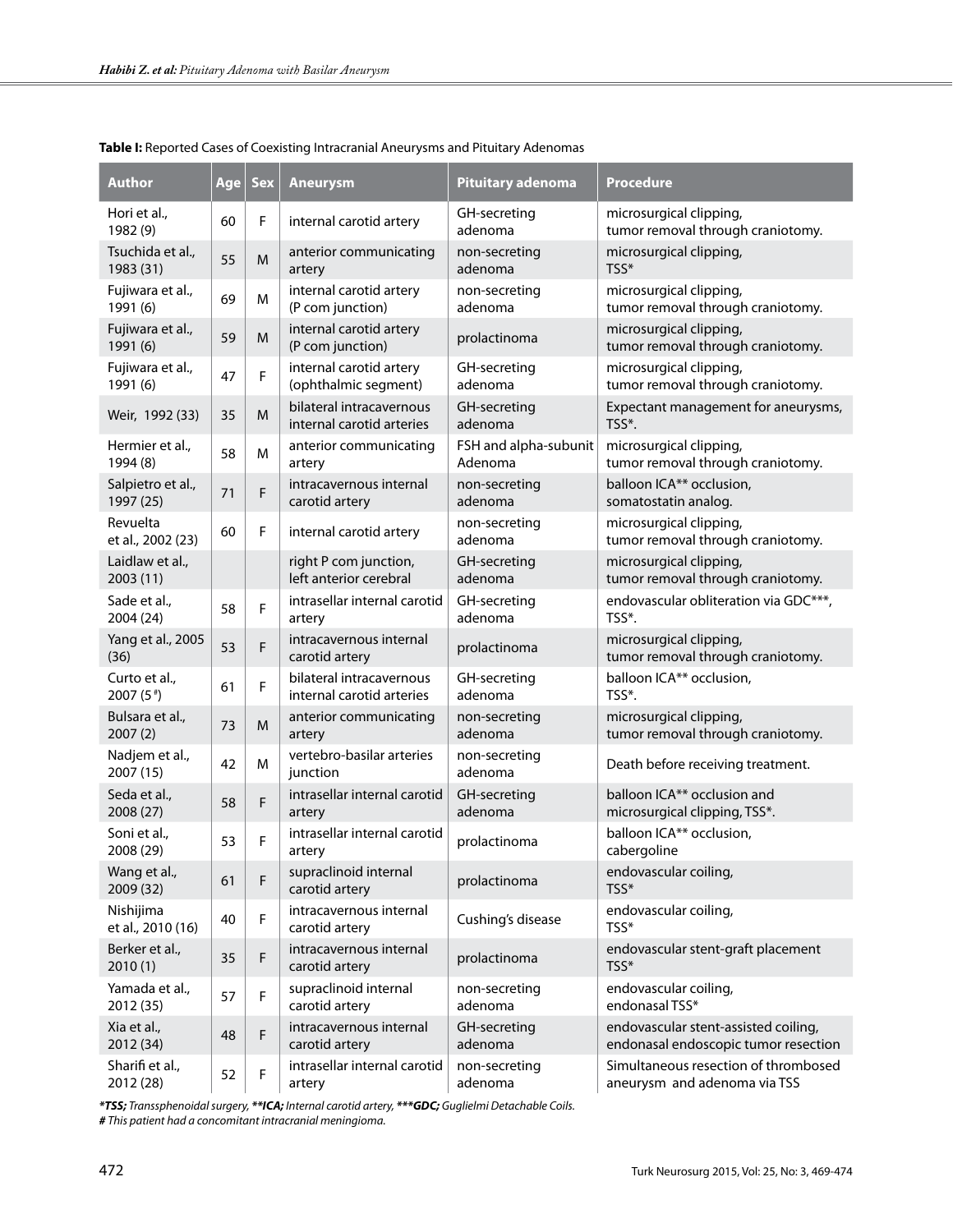### *Aneurysmal Rupture and Subarachnoidal Hemorrhage*

Subarachnoidal hemorrhage following TSS is a very rare condition. A series of 6 cases with SAH subsequent to TSS between 1964 and 2001 has been described, with the source being either from the residual tumor or from damaged sellar and arachnoid structures (13). In patients with concurrent cerebral aneurysm and pituitary adenoma, the risk of aneurysmal rupture always exists. The aneurysm could rupture either during recovery from anesthesia or the intraoperative maneuvers some surgeons employ for facilitating tumor delivery such as instillation of air or fluid into lumbar subarachnoidal catheter, bilateral jugular vein compression, and application of positive end expiratory pressure (10). Direct mechanical impact, or intraoperative hemodynamic changes can also cause perioperative bleeding.

In our center, only 1 case developed postoperative SAH among 180 cases of TSS for sellar lesions. Computed tomography (CT) angiogram revealed an aneurysm of basilar apex, accompanied by angiographic vasospasm of the left SCA. Unlike most similar conditions that were described in acromegaly patients with an anterior circulation aneurysm, the pituitary tumor was nonfunctional in the presented case and the aneurysm was located in the posterior circulation. None of previous studies have evaluated the potential effect of pituitary adenomas on the posterior cerebrovascular system. Hemodynamic changes induced by adenoma seem less probable in the posterior circulation compared to the anterior cerebrovascular system. Seeing that the intraoperative vascular insult was unlikely in the presented case, the resulting SAH can be considered as a very unfortunate simultaneous occurrence rather than a direct surgical complication.

## *Is Cerebrovascular Imaging Necessary Before Surgery for Pituitary Adenoma?*

In spite of the rarity, postoperative SAH can have such catastrophic outcomes that it deserves more consideration. Preoperative MR angiography/CT angiography is not currently obligatory in patients with pituitary adenoma, but in cases with the evidence of tumor expansion to the cavernous sinus or displacement and distortion of the vascular structures it can be of great value. A kind of cerebral angiography should also be performed without hesitation in any case in which the preoperative MRI shows a significant finding of aneurysm (6).Even in patients without such signals, it may be helpful to evaluate the vascular involvement, as well as simultaneously ruling out any potential concurrent aneurysm. Even so, this suggestion does not stand for routine screening CT/MR angiograms for all elective transsphenoidal surgeries. Recently, an MR angiography evaluation of the circle of Willis in acromegaly patients demonstrated that 17.3% of this group harbored newly diagnosed intracranial aneurysms (14).The authors of this article recommended that a neuroradiological evaluation of the intracranial circulation might be considered in the diagnostic work-up of patients affected with acromegaly (14). There is no suggestion for other kinds of secretory or non-secretory adenomas.

Open and endovascular treatment of unruptured intracranial aneurysms carry relatively low morbidity (19), and may be considered prior to performing other elective intracranial procedures like transsphenoidal surgery. Recently, transsphenoidal pseudocapsule-based extracapsular resection has been introduced as a better alternative compared to the traditional intracapsular approach, with emphasis on the detection and pretreatment of an adjacent unruptured intracerebral aneurysm (35).

To propose a clear-cut rule for neurovascular circulation imaging before adenoma surgery, it is necessary to perform investigations to determine the true prevalence of cerebral aneurysm and the risk of perioperative aneurysmal rupture in such cases. We strongly recommend that other centers publish their cases of perioperative aneurysmal hemorrhage in pituitary adenomas to provide a better view of the frequency of such an event that will help estimate the costbenefit of performing routine non-invasive angiograms. In that case, it will be more feasible to comment for or against screening CT/MR angiography before elective TSS.

## **Conclusion**

Though anterior circulation aneurysms are shown to be more common in pituitary adenomas specially GH secreting tumors, posterior circulation aneurysms are very rare in such situations. Any detected intracerebral aneurysm needs to be occluded before surgery for pituitary adenoma or at the same session. Performing cerebrovascular imaging prior to surgical management of pituitary adenoma remains controversial and demands further investigations.

#### **References**

- 1. Berker M, Aghayev K, Saatci I, Palaoğlu S, Onerci M: Overview of vascular complications of pituitary surgery with special emphasis on unexpected abnormality. Pituitary 13(2): 160-167, 2010
- 2. Bulsara KR, Karavadia SS, Powers CJ, Paullus WC. Association between pituitary adenomas and intracranial aneurysms: An illustrative case and review of the literature. Neurol India 55(4): 410-412, 2007
- 3. Chen ST, Chen SD, Ryu SJ, Hsu TF, Heimburger RF. Pituitary apoplexy with intracerebral hemorrhage simulating rupture of an anterior cerebral artery aneurysm. Surg Neurol 29(4): 322-325, 1988
- 4. Crowley RW, Dumont AS, Jane JA Jr: Bilateral intracavernous carotid artery pseudoaneurysms as a result of sellar reconstruction during the transsphenoidal resection of a pituitary macroadenoma: Case report. Minim Invasive Neurosurg 52(1): 44-48, 2009
- 5. Curto L, Squadrito S, Almoto B, Longo M, Granata F, Salpietro F, Torre ML, Marini F, Trimarchi F, Cannavo S: MRI finding of simultaneous coexistence of growth hormone-secreting pituitary adenoma with intracranial meningioma and carotid artery aneurysms: Report of a case. Pituitary 10(3): 299-305, 2007
- 6. Fujiwara S, Fujii K, Nishio S, Fukui M: Diagnosis and treatment of pituitary adenoma with adjacent carotid artery aneurysm. J Neurosurg Sci 35(1):41-46, 1991